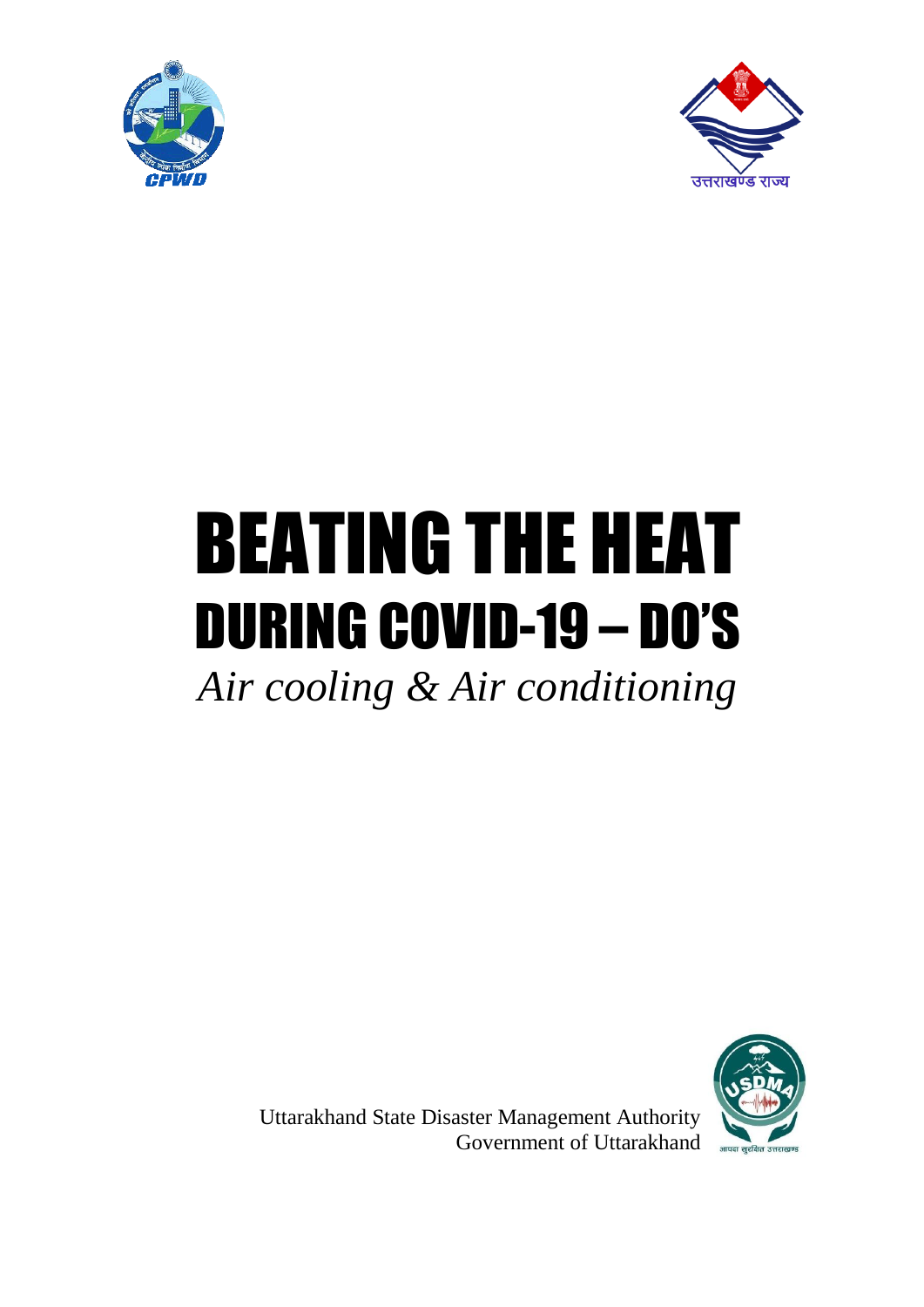#### **Air Cooling & Air Conditioning Equipment**

- Temperature setting of all AC devices to be in the range of  $24-30^{\circ}$ C.
- Relative Humidity to be in the range or 40-70%.
- Recirculation of air to be avoided &intake of fresh air to be preferred.
- Cross Ventilation to be adequately ensured &replacement of air by use of exhaust fans.
- Frequent air sanitisation by regular cleaning and sanitisation of filters of indoor unit.

#### **For areas with mild exposure &controlled environment: Residences, Standalone Workspaces/Offices**

- Window fitted desert coolers.
- $\blacksquare$  ACs (Window/Split)
- **Fans aided by maximum fresh air intake by opening of doors/ windows**  $\&$  **supported by** air replacement through exhaust fan facilities
- **Temperature &Humidity range to be maintained as per general guidelines.**

## **For areas with Moderate Exposure & Concentration: Meeting Rooms, Dispensaries etc.**

- Window fitted desert coolers
- Room ACs (Windows/Split)
- **•** VRV/VRF systems (Indoor Units)
- Fans aided by maximum fresh air intake by opening of doors/windows supported by air replacement through exhaust fan facilities.
- Temperature &Humidity range to be maintained as per general guidelines.

## **For areas with Maximum Exposure &Concentration: Institutions, Malls etc.**

- Window fitted desert coolers
- Room ACs/VRV/VRF systems
- Fans aided by max. fresh air intake by opening of doors/windows supported by exhaust fan facilities.
- **Temperature &Humidity range to be maintained as per general guidelines**
- Avoid Central AC to the extent possible, if not feasible then
	- Air handling Units to run on max fresh air as possible
	- Heat Recovery Wheels not be used as possible
	- $\blacksquare$  AHUs to run 2 hrs prior &stop 2 hrs after office time

**For areas with Ultimate Exposure &Concentration: Hospitals, Isolation Wards etc.**

- **Ensure adequate room ventilation**
- For Ac rooms, ensure  $12$  ACPH\* & Filtering of exhaust air.
- Negative pressure in isolation rooms desirable for patients requiring aerosolization procedures.
- These rooms may have standalone AC & to be a part of central air conditioning.
- **Temperature &Humidity range to be maintained as per general guidelines.**
- If air conditioning is not available, negative pressure to be created through putting up 3- 4 exhaust fans driving air out or the room.